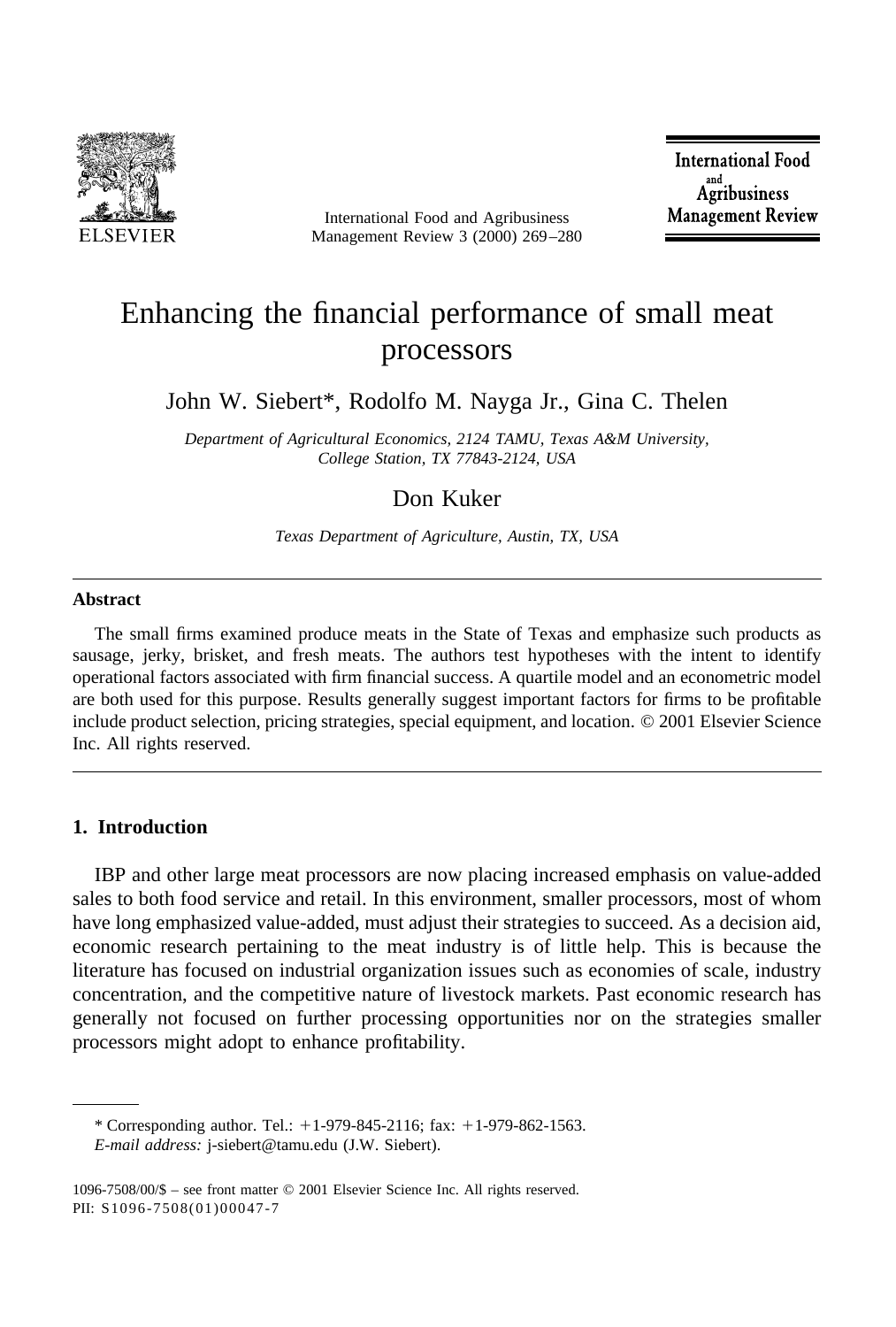Is the small meat processor worthy of examination? The answer is yes when these value-added processors are viewed as having the potential to influence consumption patterns in the entire red meat category. It is possible that the unique products of small meat processors hold the potential to spur overall meat consumption growth. One can make an analogy in regard to microbreweries and what they have done to create excitement in the beer industry. "The shift in beer sales arrested a decades-long consolidation, which had seen the number of U.S. brewers dwindle to about 80, from 600 in 1940, as big brewers gobbled up market share. Today, there are more than 700 breweries.... "(Charlier, 1993, p. B-1). Thus, from both the standpoint of individual small firm owners as well as the potential such small firms have to enhance the entire red meat category, research on small meat processor financial performance has merit.

#### **2. Background**

Most small meat processors in Texas use long-time family recipes for making their sausages and other smoked meats. Many of the families that started Texas small meat processing businesses were of German, Czech, or Polish descent and several were first or second generation Americans. The meats they produce are usually representative of their background and culture. Such unique products stand apart from the other meat products on the market. In Texas, these firms often play an important role in both the cultural identity and the celebrations of the region in which they are located.

The histories of most small meat processing businesses are as colorful and varied as the products they make. Texas has many such firms. Often originating as local butcher shops, today most remain closely held and managed by the owner and their family. Such plants originally operated a kill floor, performed custom orders for local ranchers, and sold fresh meat out of meat cases in the front of the shop. Meat trimmings and meat that was not moving out of the store fast enough were a drain on the profit of the business. Owners began to make these cuts into sausage as a way to preserve the meat and give it a longer shelf life. Soon many of their customers came to expect the unique sausages from the butcher shop, and so owners began to produce them on a daily or weekly basis instead of only producing them when sales were slow.

Today's small meat processor transforms the generic raw products created by large slaughterers into specialty meat products. Such products can be considered value-added in that they realize significant mark-ups per pound over the raw product. Common products made by small meat processors include sausages, jerky, smoked brisket, hams, smoked ribs, and many others.

# *2.1. Literature review*

Structural change in the meat industry has placed economic pressure on the small meat processor. MacDonald, Ollinger, Nelson and Handy (2000) and Ollinger, MacDonald, Handy and Nelson (1997) examined the meat processing industry using U.S. Census Bureau data. MacDonald et al. (2000) concluded that concentration in the livestock slaughter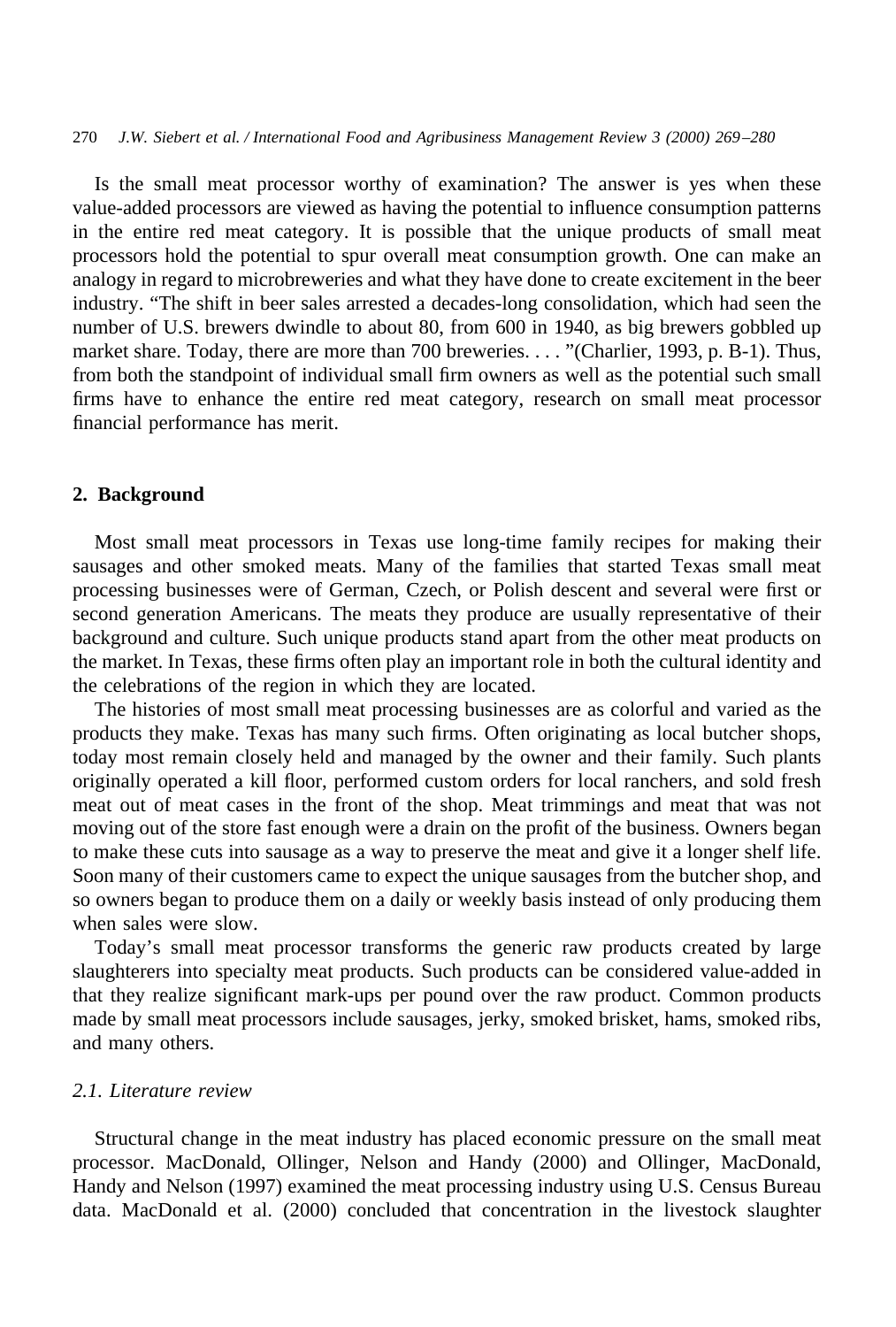industry increased for the following three reasons: "(1) shifts in scale economies provided larger plants with modest cost advantages; (2) aggressive price competition forced prices to quickly move near the costs of the low-cost market participants; and (3) slow demand growth limited the number of efficient large plants in the market" (p. iii).

Ollinger et al. (1997) examined both livestock slaughter and further processing. Regarding sausage, they found that the sales value accounted for by the four largest U.S. firms increased from 20% in 1963 to 38% in 1992. Although their definition of firm failure was not perfect, they also found that "the smallest plants (less than 25 employees) fail at noticeably higher rates than large (over 24 employees) plants, but both categories show sharp attrition" (p.13). Thus, both in the production of the feedstock needed by value-added meat processors and in the production of the value-added product itself, concentration appears to be increasing.

Hayenga (1998) interviewed eight plant managers in the pork slaughter industry. The estimates of these managers, all of whom worked for different companies, pertained to fixed and variable cost. Hayenga concluded that "excess capacity and low short-run marginal costs provide a strong incentive to bid more hogs away from competitors. For firms processing hogs into relatively undifferentiated fresh or processed wholesale pork products, this makes it very difficult to consistently reap high profit levels" (p. 582).

Research (e.g., Ward, 1990 or Melton and Huffman, 1995) has been done to discriminate between the beef slaughter experience of high concentration and the pork slaughter experience of relatively less, but still high, concentration. The fact remains that both these industries are highly concentrated and this trend appears to be on-going. Although research has been done to measure the adverse effects that such concentration may or may not have upon livestock producers (Azzam and Anderson, 1996) it also appears, from the recent actions of IBP, that these competitive forces are responsible for increased vertical integration toward the consumer.

### *2.2. Large packer invests in value-added*

Price competition in fresh, raw meat appears to have been the driving force responsible for the vertical integration acquisitions made by IBP during 1999. These acquisitions include Corporate Brands America, Thorn Apple Valley, H&M Food Systems, and Wilton Foods (*New York Times*, 1990; *Omaha World–Herald*, 1999). According to the *New York Times*, "Corporate Brand Foods, based in Houston, specializes in 'value-added' processed products like sliced deli meat and sausage, which carry higher margins than commodity meats." (*New York Times*, 1999, p. C-4) The other manufacturers acquired by IBP make value-added products such as bacon, hot dogs, lunch meats, kosher meats, pizza toppings, and taco filling.

When companies such as IBP enter the value-added area, they bring substantial resources that are likely to change the competitive rules of the game. As described in Christensen's Brandenberg Sausage (1999) case, the cost savings achievable through large, modern manufacturing plants can be channeled into marketing programs. These marketing programs and associated brand names have the potential to gain market-share at the expense of existing value-added processors. Consequently, at this time, small value-added meat processors have a tremendous need for strategic information to face this challenge.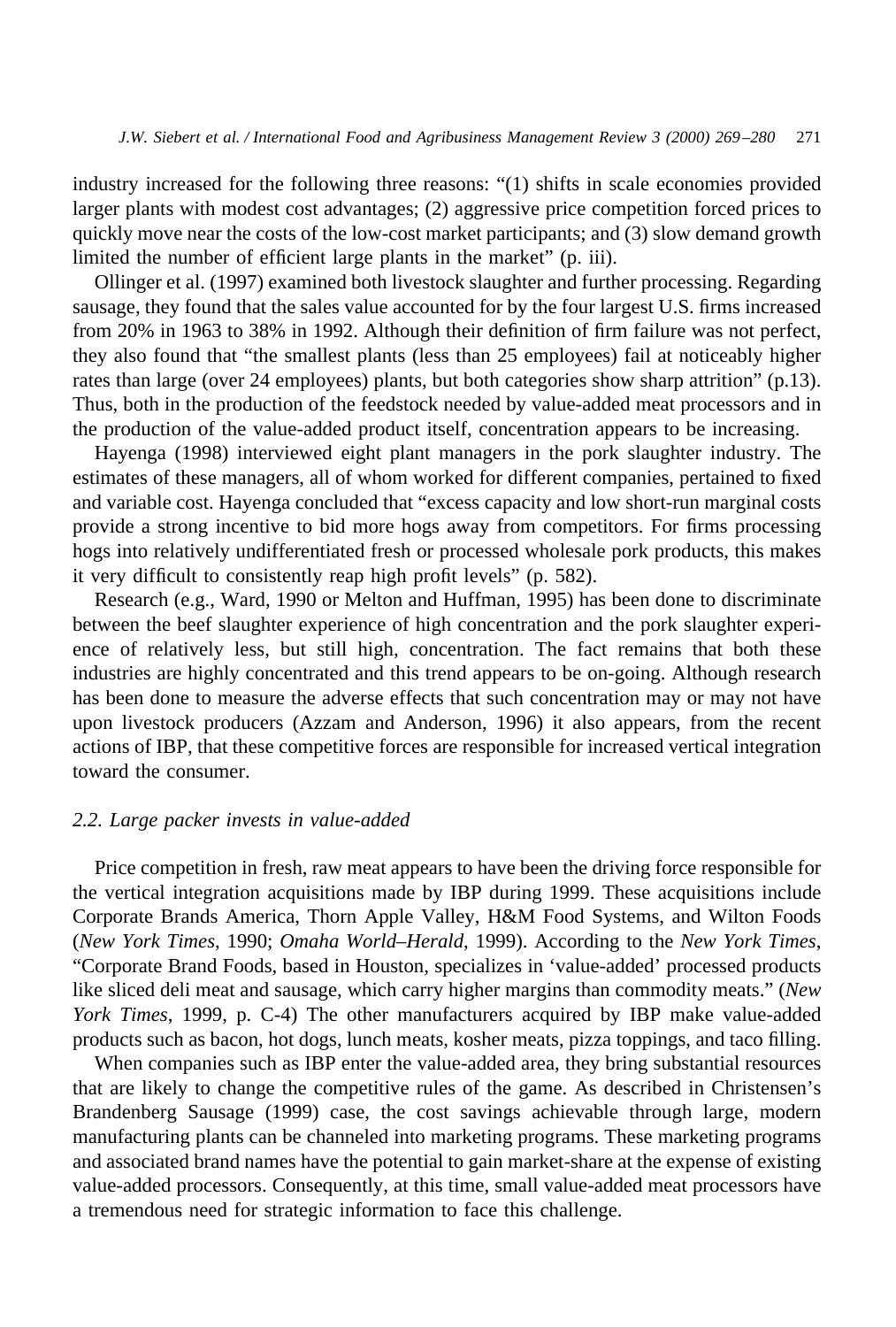272 *J.W. Siebert et al. / International Food and Agribusiness Management Review 3 (2000) 269–280*

#### **3. Model development**

Every small meat processing business is unique in that it reflects the owner's style in relation to local customer preferences. Nevertheless, small meat processors sell similar products and produce these products using similar equipment. The firms considered for this study were very homogeneous in that the typical firm configuration consisted of a receiving/shipping dock where raw cuts of meat are received in jumbo boxes, and where finished products are shipped out to market. Cold storage facilities existed for the purpose of holding incoming raw meat, as well as storing out-going finished products. The processing areas of these firms were divided into several sections including: (1) raw meat grinding, seasoning, mixing, and stuffing; (2) cooking and smoking; and (3) cooling, packaging, labeling, boxing, and palletizing.

Because of such homogeneity among firms, there is considerable potential for one small meat processor to learn from the operations of another. Thus, a model was conceptualized that relied upon firm operations information to predict financial performance. The authors' intent was not to study financial ratios, as in a normal benchmarking study such as those published by Robert Morris Associates (1994). Instead, operations information was collected on such variables as business location, facility, product mix, and sales strategy. Using this information, the authors sought to develop a general model regarding excellent firm financial performance.

# *3.1. Data collection*

The data were gathered by surveying firms belonging to the Southwest Meat Association, the Texas Association of Meat Processors, and also firms simply listed as being inspected by either a federal or a state inspection agency. To enhance survey participation, both the Southwest Meat Association and the Texas Association of Meat Processors notified their members that this study was being conducted.

Beginning in the winter of 1999, a draft questionnaire was developed with the aid of both the meat science faculty of Texas A&M University as well as the manager of the Southwest Meat Association. The survey instrument was pretested, in person, with 10 meat processors of various sizes and business configurations. In the questionnaire, sensitive financial information was gathered by means of multiple choice questions. These questions asked the participant to select responses from among a range of intervals. For purposes of analysis, such responses were coded at their midpoints. In the case of a few interval questions, it was found that respondents checked the highest response level available. Thus, no midpoint existed. To solve this problem, the authors created additional intervals. Then the firms in question were recontacted and a more definitive response was obtained.

The initial contact with a firm was made by means of a telephone call. Firms whose owners or managers indicated a willingness to cooperate were then faxed a three page questionnaire. Occasionally firms returned a completed fax survey on that same day. Firms not responding were called again and/or sent additional faxes. The survey protocol was to continue contacting every firm until obtaining a completed questionnaire or a refusal. Following this procedure, questionnaires were faxed to 137 firms of which 65 firms completed all questionnaire information in full for an effective response rate of 47%. Note that a few firms did not have fax machines, in which case the survey was administered by mail.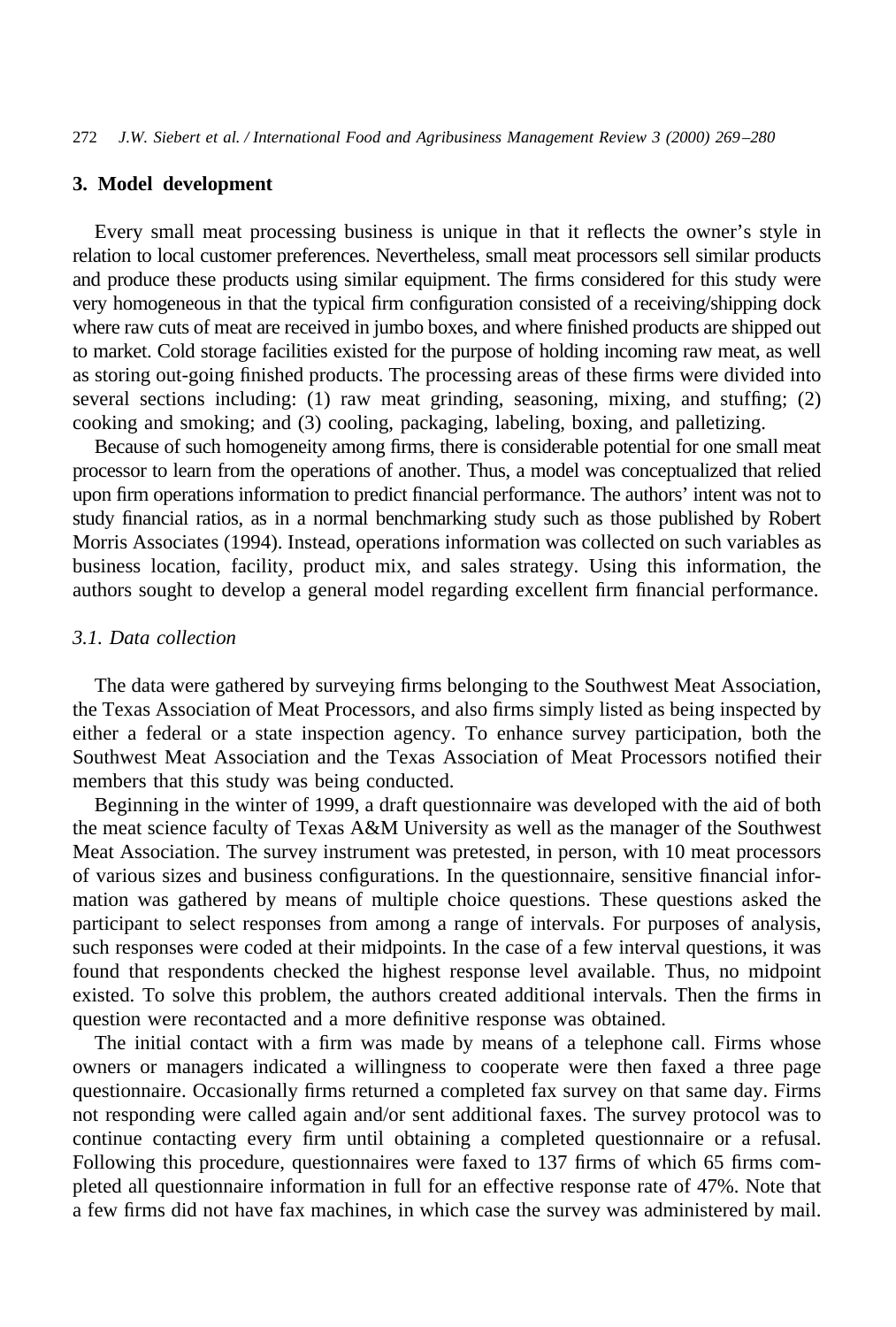| Variable<br>Name            | Variable descriptive               | Mean      | Standard<br>deviation | Min     | Max.       |
|-----------------------------|------------------------------------|-----------|-----------------------|---------|------------|
| Sales group                 |                                    |           |                       |         |            |
| <b>PROD</b>                 | Number of products                 | 3.44620   | 3.34490               | 0.0     | 10.0       |
| <b>PSTOR</b>                | Proportion sales in-store          | 0.35231   | 0.37972               | 0.0     | 1.0        |
| <b>PSAUG</b>                | Proportion sales as sausage        | 0.33577   | 0.34677               | 0.0     | 1.0        |
| <b>PJRKY</b>                | Proportion sales as jerky          | 0.06300   | 0.13441               | 0.0     | 0.80       |
| <b>PERSH</b>                | Proportion sales as fresh meat     | 0.25300   | 0.29052               | 0.0     | 0.95       |
| <b>PGAME</b>                | Proportion sales as wild game      | 0.04446   | 0.09083               | 0.0     | 0.40       |
| <b>ADVRT</b>                | Adverising $> $15,000$ (1 = yes)   | 0.44615   | 0.50096               | 0.0     | 1.0        |
| Location group              |                                    |           |                       |         |            |
| <b>DWNTN</b>                | Downtown location $(1 = yes)$      | 0.32308   | 0.47129               | 0.0     | 1.0        |
| <b>INDUS</b>                | Industrial location $(1 = yes)$    | 0.21538   | 0.41429               | 0.0     | 1.0        |
| <b>SHOPC</b>                | Shop. center location $(1 = yes)$  | 0.06154   | 0.24219               | 0.0     | 1.0        |
| <b>RAD100</b>               | Sales radius $> 100$ mi. (1 = yes) | 0.52308   | 0.50335               | 0.0     | 1.0        |
| <b>INSTAT</b>               | All sales are in-state $(1 = yes)$ | 0.70769   | 0.45836               | 0.0     | 1.0        |
| <b>SLFDIS</b>               | Proportion of self-distribution    | 0.78292   | 0.35684               | 0.0     | 1.0        |
| Facility group              |                                    |           |                       |         |            |
| <b>PLTAGE</b>               | Plant $> 25$ years old (1 = yes)   | 0.50769   | 0.50383               | 0.0     | 1.0        |
| <b>NUMEMP</b>               | Number of employees                | 17.231    | 18.104                | 2.5     | 75.0       |
| <b>OWNHRS</b>               | Owner + 50 hrs./wk. $(1 = yes)$    | 0.73846   | 0.44289               | 0.0     | 1.0        |
| <b>HACCP</b>                | Cost of HACCP, cents/lb.           | 4.59230   | 3.66670               | 2.0     | 20.0       |
| <b>RSQF</b>                 | Retail store square footage        | 728       | 1,161                 | 0.0     | 5,000      |
| <b>REST</b>                 | Restaurant $(1 = yes)$             | 0.16923   | 0.37787               | 0.0     | 1.0        |
| Financial performance group |                                    |           |                       |         |            |
| <b>ASSETS</b>               | Net value of assets                | 609,620   | 595,670               | 75,000  | 2,250,000  |
| <b>SALES</b>                | Sales per year                     | 2,621,500 | 3,744,700             | 150,000 | 25,000,000 |
| <b>PROFIT</b>               | Profits per year                   | 145,190   | 186,590               | 20,000  | 750,000    |
| <b>ROS</b>                  | PROFIT/SALES                       | 0.09179   | 0.08070               | 0.04667 | 0.50       |
| <b>ROA</b>                  | PROFIT/ASSETS                      | 0.29336   | 0.23857               | 0.26667 | 1.16670    |

Table 1 Definitions and descriptive statistics for model variables,  $n = 65$  firms

Table 1 describes key information collected in the surveys. These are organized into four groups identified as sales, location, facility, and financial. The sales group includes PROD, the number of different products made by the firm. Also, sales are broken down into the percentage of sales made at the store location (PSTOR) as opposed to those made off-site. Sales are further broken down into percentages by type of product, such as percentage of sausage (PSAUG), jerky (PJRKY), fresh meat (PFRSH), wild game (PGAME), and other. Finally, ADVRT is a dummy variable indicating advertising in excess of \$15,000 per year.

The location group variables include those pertaining to the manufacturing plant site. These are downtown (DWNT), industrial park (INDUS), shopping center (SHOPC), and rural. RAD100 is a dummy variable indicating a sales radius exceeding 100 miles. INSTAT is a dummy variable indicating all sales are within the State of Texas. SLFDIS gives the percentage of off-site sales made by the manufacturer's own trucks as opposed to outside distributors.

The facility group includes PLTAGE, which is a dummy variable indicating the firm's manufacturing plant is over 25 years old. NUMEMP is the number of employees. OWNHRS is a dummy variable indicating the owner works over 50 hours per week. HACCP gives the cost, in cents per pound, for firm compliance with the new USDA Hazard Analysis at Critical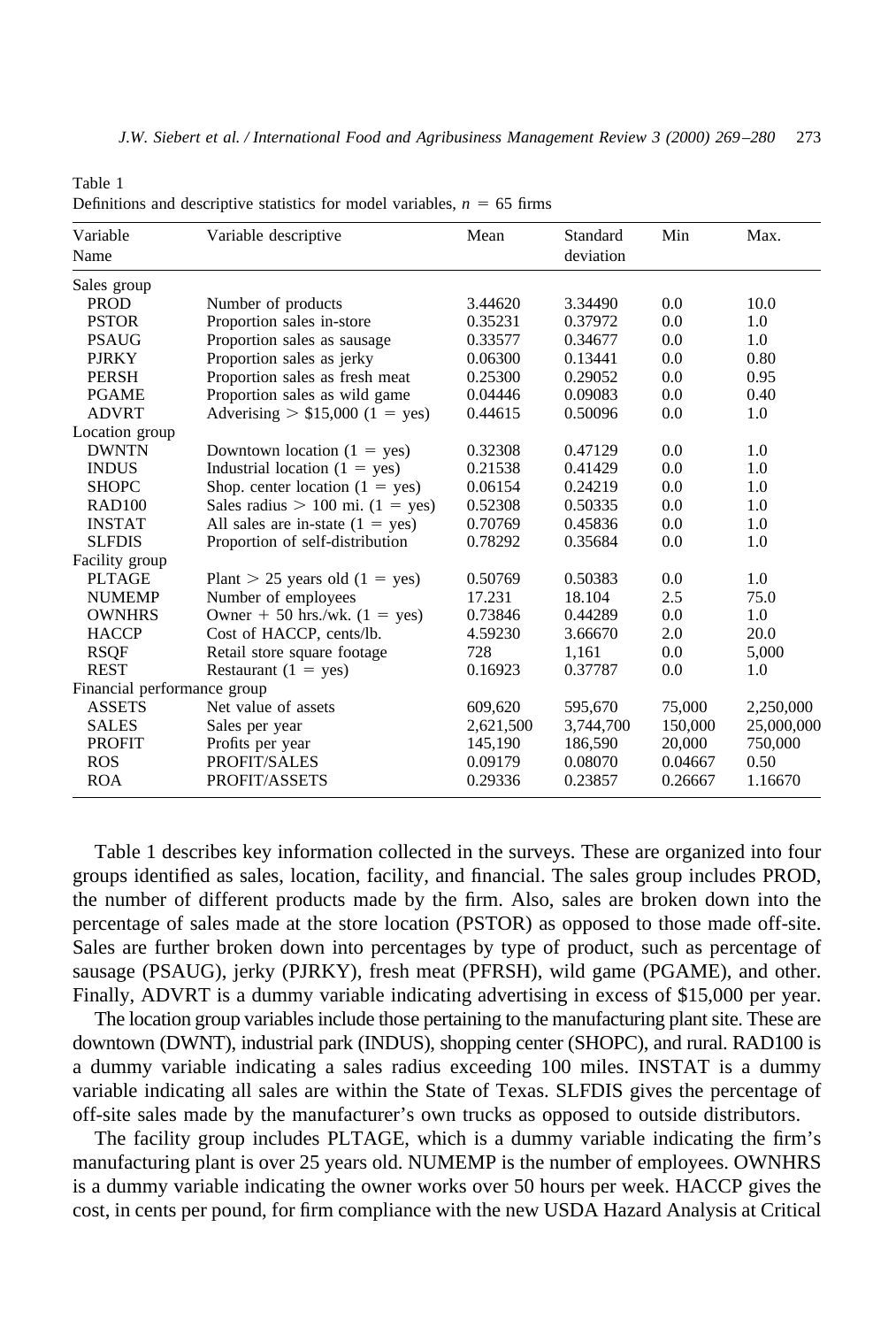|                             |                                    | <b>Lowest ROS</b> | Middle ROS  | <b>Highest ROS</b> |
|-----------------------------|------------------------------------|-------------------|-------------|--------------------|
|                             |                                    | 16 firms          | 33 firms    | 16 firms           |
| Sales group                 |                                    |                   |             |                    |
| <b>PROD</b>                 | Number of products                 | 2.00              | 3.76        | 4.25               |
| <b>PSTOR</b>                | Proportion sales in-store          | 0.26              | 0.39        | 0.45               |
| <b>PSAUG</b>                | Proportion sales as sausage        | 0.41              | 0.36        | 0.43               |
| <b>PJRKY</b>                | Proportion sales as jerky          | 0.02              | 0.11        | 0.05               |
| <b>PFRSH</b>                | Proportion sales as fresh meat     | 0.43              | 0.28        | 0.19               |
| <b>PGAME</b>                | Proportion sales as wild game      | 0.01              | 0.06        | 0.06               |
| <b>ADVRT</b>                | Advertising $> $15,000$ (1 = yes)  | 0.50              | 0.52        | 0.25               |
| Location group              |                                    |                   |             |                    |
| <b>DWNT</b>                 | Downtown location $(1 = yes)$      | 0.31              | 0.39        | 0.19               |
| <b>INDUS</b>                | Industrial location $(1 = yes)$    | 0.31              | 0.18        | 0.19               |
| <b>SHOPC</b>                | Shop. Center location $(1 = yes)$  | 0.00              | 0.09        | 0.06               |
| <b>RAD100</b>               | Sales radius $> 100$ mi. (1 = yes) | 0.56              | 0.52        | 0.50               |
| <b>INSTAT</b>               | All sales are in-state $(1 = yes)$ | 0.81              | 0.64        | 0.75               |
| <b>SLFDIS</b>               | Proportion of self-distribution    | 0.82              | 0.72        | 0.88               |
| Facility group              |                                    |                   |             |                    |
| <b>PLTAGE</b>               | Plant $> 25$ years old (1 = yes)   | 0.50              | 0.58        | 0.38               |
| <b>NUMEMP</b>               | Number of employees                | 14.69             | 17.73       | 18.75              |
| <b>OWNHRS</b>               | Owner + 50 hrs./wk. $(1 = yes)$    | 0.63              | 0.79        | 0.75               |
| <b>HACCP</b>                | Cost of HACCP, cents/lb.           | 4.56              | 4.42        | 4.97               |
| <b>RSQF</b>                 | Retail store square footage        | 647               | 595         | 1,081              |
| <b>REST</b>                 | Restaurant $(1 = yes)$             | 0.31              | 0.09        | 0.19               |
| Financial performance group |                                    |                   |             |                    |
| <b>ASSETS</b>               | Net value of assets                | \$454,688         | \$710,606   | \$556,250          |
| <b>SALES</b>                | Sales per year                     | \$3,703,125       | \$2,886,364 | \$993,750          |
| <b>PROFIT</b>               | Profits per year                   | \$62,813          | \$172,500   | \$171,250          |
| <b>ROS</b>                  | PROFIT/SALES                       | 1.8%              | 7.64%       | 19.69%             |
| <b>ROA</b>                  | PROFIT/ASSETS                      | 23.59%            | 30.07%      | 33.57%             |
|                             |                                    |                   |             |                    |

|  |  | Profitability sort of small meat manufacturers on the basis of return on sales (ROS) |  |  |  |  |
|--|--|--------------------------------------------------------------------------------------|--|--|--|--|
|  |  |                                                                                      |  |  |  |  |

Control Points regulation. RSQF gives the square footage of the retail store. Finally, REST is a dummy variable indicating the presence of a restaurant.

The last variable group pertains to financial performance. These variables include AS-SETS, the net book value of firm assets. SALES is the firm's annual dollar sales volume. PROFIT is the firm's annual profit. ROS is PROFIT divided by SALES. Finally, ROA is PROFIT divided by ASSETS.

#### *3.2. Simple comparisons*

Table 2

Consider beginning the modeling effort with a profitability sort among sampled firms. This approach follows the same 'learn from each other premise' that has been traditional to comparative farm record keeping systems. For example, the Center for Farm Management (1999) at the University of Minnesota maintains such a system. In the case of the small meat manufacturers examined herein, Table 2 presents a separation of firms on the basis of return on sales (ROS). This table compares the lowest quartile of 16 firms to a middle group of 33 and a top quartile of 16 firms.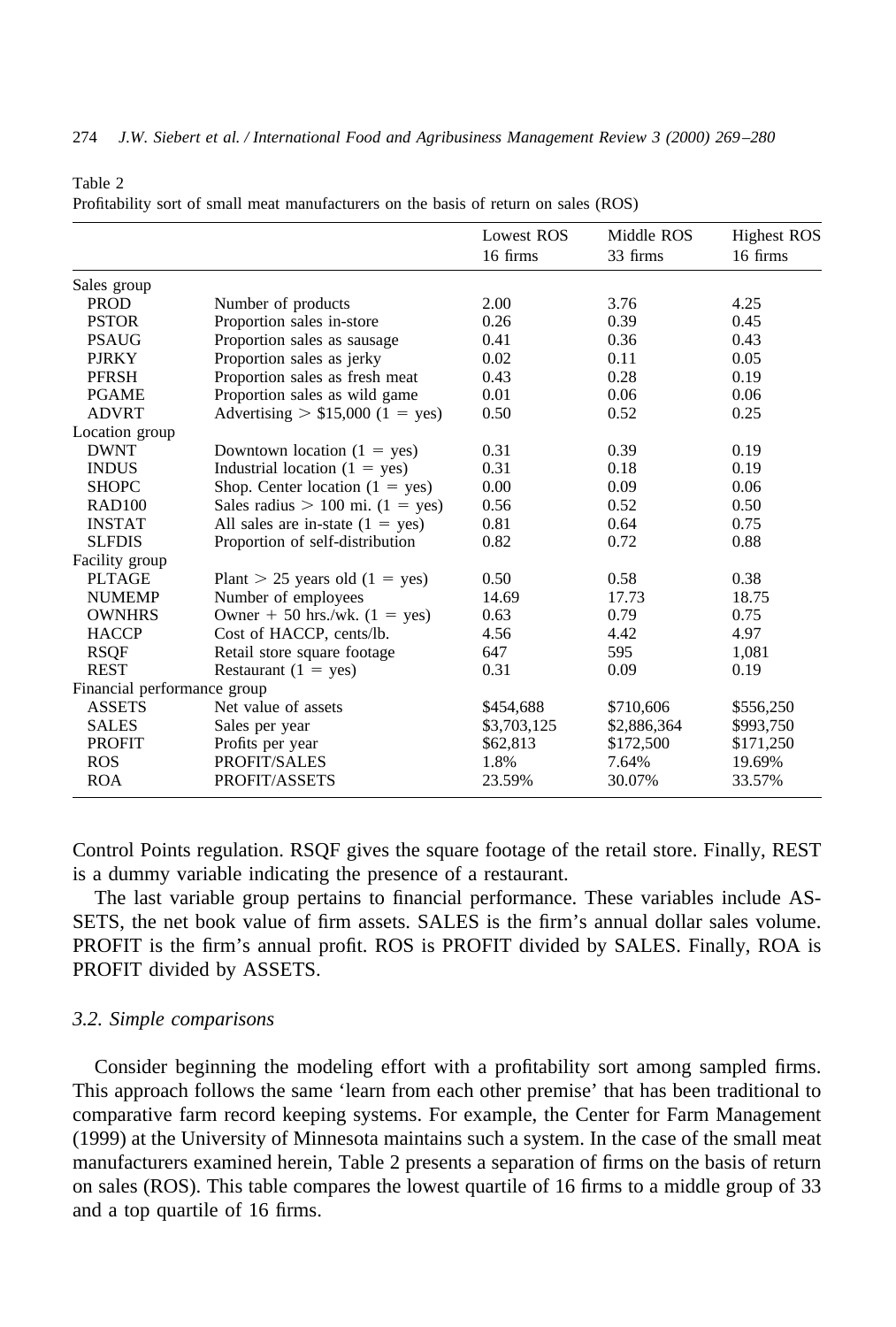| Lowest ROA<br>16 firms | Middle ROA<br>33 firms | <b>Highest ROA</b><br>16 firms |
|------------------------|------------------------|--------------------------------|
|                        |                        |                                |
| 2.88                   | 3.64                   | 3.63                           |
| 0.34                   | 0.27                   | 0.62                           |
| 0.38                   | 0.40                   | 0.39                           |
| 0.18                   | 0.03                   | 0.06                           |
| 0.22                   | 0.32                   | 0.31                           |
| 0.06                   | 0.04                   | 0.05                           |
| 0.38                   | 0.48                   | 0.44                           |
|                        |                        |                                |
| 0.31                   | 0.42                   | 0.13                           |
| 0.25                   | 0.24                   | 0.13                           |
| 0.00                   | 0.00                   | 0.25                           |
| 0.50                   | 0.61                   | 0.38                           |
| 0.75                   | 0.61                   | 0.88                           |
| 0.87                   | 0.77                   | 0.73                           |
|                        |                        |                                |
| 0.63                   | 0.42                   | 0.56                           |
| 12.66                  | 22.80                  | 10.31                          |
| 0.75                   | 0.70                   | 0.81                           |
| 0.50                   | 0.61                   | 0.38                           |
| 588                    | 632                    | 1,066                          |
| 0.13                   | 0.21                   | 0.13                           |
|                        |                        |                                |
| \$646,875              | \$778,788              | \$223,438                      |
| \$2,025,000            | \$3,336,364            | \$1,743,750                    |
| \$45,625               | \$202,955              | \$125,625                      |
| 5.5%                   | 9.68%                  | 11.3%                          |
| 7.85%                  | 24.85%                 | 60.09%                         |
|                        |                        |                                |

Table 3

|  |  |  |  | Profitability sort of small meat manufacturers on the basis of return on assets (ROA) |  |  |  |  |  |  |  |  |  |
|--|--|--|--|---------------------------------------------------------------------------------------|--|--|--|--|--|--|--|--|--|
|--|--|--|--|---------------------------------------------------------------------------------------|--|--|--|--|--|--|--|--|--|

An examination of Table 2 reveals the following continuous patterns that can be framed as testable hypotheses:

- $H<sub>1</sub>$ : ROS is positively associated with number of products (PROD).
- H<sub>2</sub>: ROS is positively associated with percentage of in-store sales (PSTOR).
- $H_3$ : ROS is negatively associated with percentage of sales as fresh meat (PFRSH).
- $H_4$ : ROS is positively associated with number of employees (NUMEMP).
- $H<sub>5</sub>$ : ROS is positively associated with retail square footage (RSQF).

In Table 2, SALES exhibits an inverse relationship with ROS, but this is expected by the fact that ROS is defined as PROFIT/SALES. Also in Table 2, ROA exhibits a positive relationship with ROS, but this too is expected because both of these variables have PROFIT as their numerator. Thus, no hypotheses will be tested about the relationship between ROS and SALES or the relationship between ROS and ROA.

Table 3 presents a different separation of firms, this time on the basis of return on assets (ROA). It can be seen that ROA ranges from an average of 7.85% in the lowest quartile, to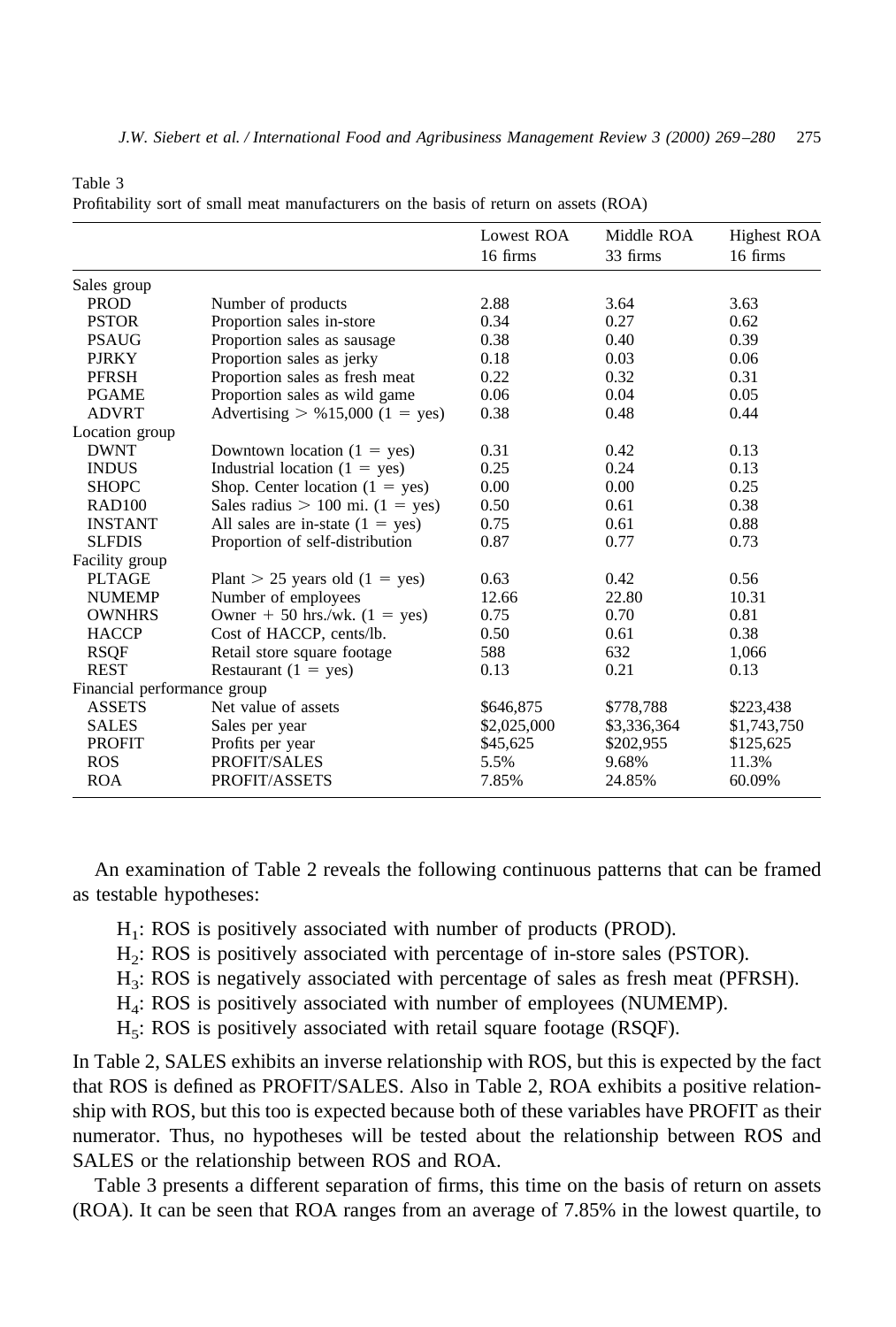24.85% in the middle group, up to a 60.09% in the highest quartile. Table 3 reveals additional patterns that can be examined as testable hypotheses:

 $H<sub>6</sub>$ : ROA is negatively associated with an industrial location (INDUS).

 $H_7$ : ROA is positively associated with a shopping center location (SHOPC).

 $H_s$ : ROA is negatively associated with the percentage of self-distribution (SLFDIS).

H<sub>9</sub>: ROA is positively associated with retail square footage (RSQF).

## **4. Econometric model**

Four different general linear models were used to test the above hypotheses as well as to better understand relationships between sales, profits, and other variables. The sales model took the following form:

SALES - f [ PROD, PSTOR, PSAUG, PJRKY, PFRESH, PGAME, ADVRT, DWNTN, INDUS, SHOPC, RAD100, INSTAT, SLFDIS, PLTAGE, NUMEMP, OWNHRS, HACCP, RSQF, REST, ASSETS, PROFIT ] (1)

In addition, a profit model was estimated which was identical to Eq. (1) except that the variables PROFIT and SALES were substituted for one another. Further, an ROS model was built that was also identical to Eq. (1) except that in this case ROS was the dependent variable, whereas PROFIT was excluded as an independent variable. Finally, an ROA model was built that was again nearly identical to Eq. (1). However, in this model, ROA was the dependent variable whereas ASSETS and PROFIT were excluded as independent variables. Also, SALES was added as an independent variable.

## *4.1. General findings*

The general linear models were estimated using the SHAZAM ordinary least squares regression program. Estimation results are shown in Table 4 (White, 1978). First consider the equations estimated with SALES and with PROFIT as dependent variables. These are examined in an effort to gain a general understanding of the business.

The first column of Table 4 shows that, at the 0.10 level of significance, the dependent variable SALES is positively associated with the independent variables PFRESH, RAD100, PLTAGE, ASSETS, and PROFIT. Examining these variables one at a time, the significance of PFRESH is a surprising finding. This means that even though this study has examined meat processors (i.e., firms that smoke, season, or cure meats), unprocessed fresh meat sales play an important role in the product mix. The significance of RAD100 is not a revealing finding in that one would expect businesses with larger sales to make those sales over a wider territory. PLTAGE is also not too revealing, perhaps indicating that older, more established businesses tend to be larger. In the case of ASSETS and PROFIT, one would expect, *ceteris paribus,* that larger sales would be associated with more assets and more total profit. In conclusion, on the basis of the SALES regression findings, the researcher could make a useful recommendation that processors seeking to grow their sales should be sure to include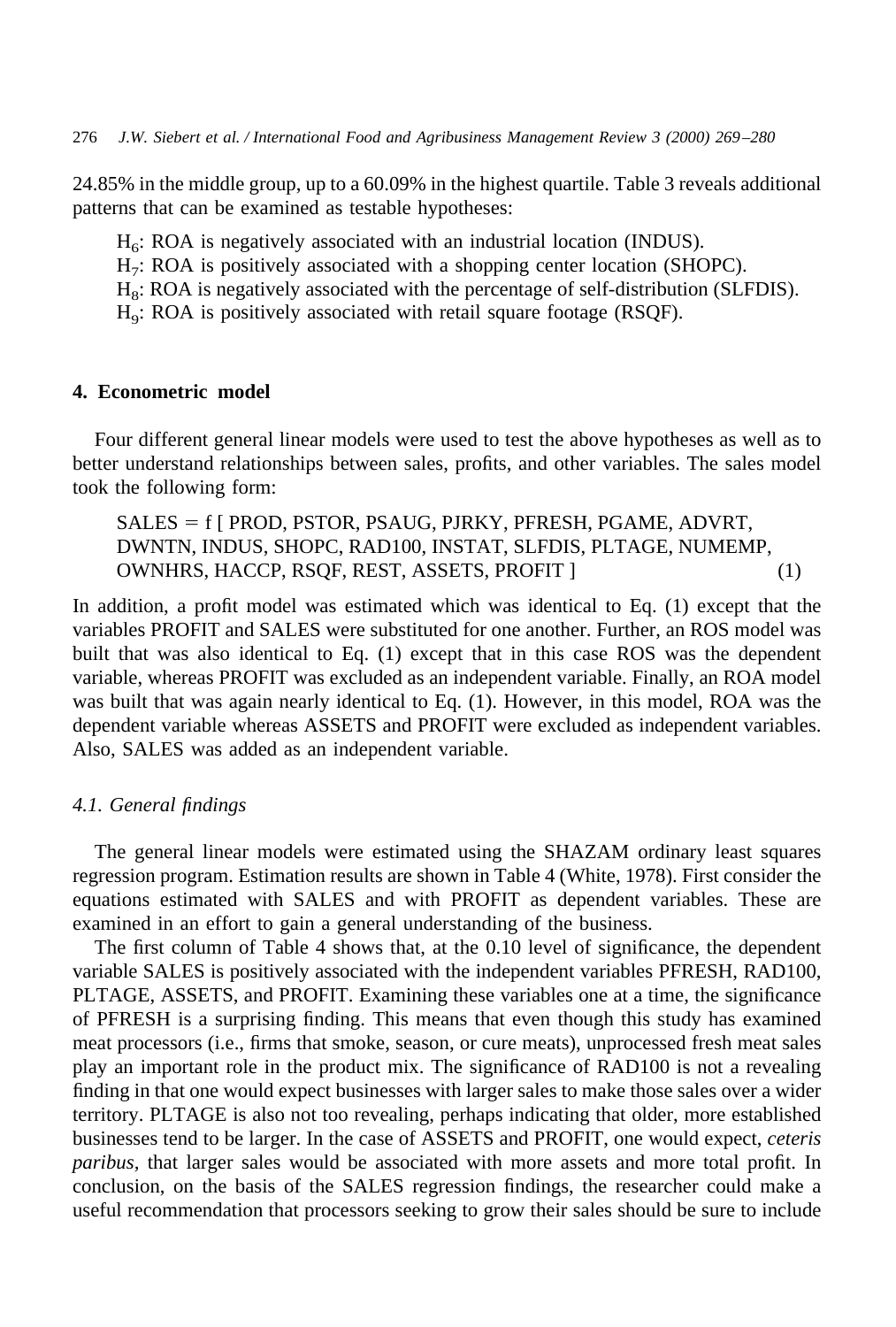|--|--|

General models of firm performance,  $n = 65$  firms. (The numbers in parenthesis are  $p$ -values.)

| Dependent variables                         | <b>SALES</b> | <b>PROFIT</b> | ROS         | <b>ROA</b> |
|---------------------------------------------|--------------|---------------|-------------|------------|
| Coefficient estimates-sales                 |              |               |             |            |
| <b>PROD</b>                                 | $-180,390$   | 384.91        | 0.00582     | $-0.00166$ |
|                                             | (0.106)      | (0.926)       | (0.119)     | (0.848)    |
| <b>PSTOR</b>                                | $-116,260$   | 95.051*       | 0.05920     | 0.13105    |
|                                             | (0.924)      | (0.025)       | (0.114)     | (0.384)    |
| <b>PSAUG</b>                                | $-525,910$   | 37,081        | 0.02536     | $-0.03314$ |
|                                             | (0.587)      | (0.368)       | (0.381)     | (0.681)    |
| <b>PJRKY</b>                                | $-2,637,100$ | $-245,210*$   | $-0.11121$  | $-0.53322$ |
|                                             | (0.230)      | (0.005)       | (0.137)     | (0.004)    |
| <b>PFRSH</b>                                | 3,718,500    | $-22,567$     | $-0.07674*$ | $-0.00053$ |
|                                             | (0.003)      | (0.670)       | (0.059)     | (0.996)    |
| <b>PGAME</b>                                | $-2,327,500$ | 97,230        | 0.04038     | 0.09168    |
|                                             | (0.276)      | (0.304)       | (0.6110)    | (0.736)    |
| <b>ADVRT</b>                                | 503,420      | 11,221        | $-0.03569$  | $-0.00791$ |
|                                             | (0.454)      | (0.664)       | (0.101)     | (0.901)    |
| Coefficient estimate-location               |              |               |             |            |
| <b>DWNTN</b>                                | 1,181,100    | 2015.90       | 0.00132     | 0.03511    |
|                                             | (0.118)      | (0.934)       | (0.950)     | (0.558)    |
|                                             |              | 63,660*       |             |            |
| <b>INDUS</b>                                | $-439,540$   |               | 0.02259     | 0.07508    |
|                                             | (0.731)      | (0.096)       | (0.399)     | (0.412)    |
| <b>SHOPC</b>                                | $-530,750$   | 35,082        | $-0.01471$  | 0.30037*   |
|                                             | (0.501)      | (0.321)       | (0.736)     | (0.070)    |
| <b>RAD100</b>                               | 1,396,200*   | $-4,933.4$    | $-0.00990$  | 0.00762    |
|                                             | (0.099)      | (0.906)       | (0.672)     | (0.890)    |
| <b>INSTAT</b>                               | 1,042,600    | 19,490        | $-0.02642$  | 0.05293    |
|                                             | (0.218)      | (0.723)       | (0.311)     | (0.563)    |
| <b>SLFDIS</b>                               | 179,010      | $-32,034$     | 0.02869     | $-0.09541$ |
|                                             | (0.810)      | (0.339)       | (0.220)     | (0.213)    |
| Coefficient estimates—facilities            |              |               |             |            |
| <b>PLTAGE</b>                               | 1,140,300*   | 18,863        | $-0.04133*$ | 0.01547    |
|                                             | (0.069)      | (0.456)       | (0.036)     | (0.790)    |
| <b>NUMEMP</b>                               | 22,497       | 1,788.4       | $-0.00036$  | $-0.00050$ |
|                                             | (0.451)      | (0.122)       | (0.552)     | (0.785)    |
| <b>OWNHRS</b>                               | $-799,650$   | 10,088        | 0.02344     | $-0.00360$ |
|                                             | (0.252)      | (0.757)       | (0.258)     | (0.958)    |
| <b>HACCP</b>                                | 2,247.1      | 701.07        | 0.00077     | $-0.00179$ |
|                                             | (0.972)      | (0.810)       | (0.743)     | (0.778)    |
| <b>RSOF</b>                                 | 135.72       | 4.438         | 0.00000     | 0.00003    |
|                                             | (0.537)      | (0.758)       | (0.603)     | (0.344)    |
| <b>REST</b>                                 | $-660,650$   | 15,606        | $-0.01454$  | 0.00746    |
|                                             | (0.571)      | (0.745)       | (0.628)     | (0.925)    |
| Coefficient estimates—financial performance |              |               |             |            |
| <b>ASSETS</b>                               | 1.834*       | 18,200*       | 0.00000     |            |
|                                             | (0.072)      | (0.000)       | (0.905)     |            |
| <b>PROFIT</b>                               | 8.0216*      |               |             |            |
|                                             | (0.021)      |               |             |            |
| <b>SALES</b>                                |              | $0.01281*$    |             | 0.00000    |
|                                             |              | (0.009)       |             | (0.433)    |
| Coefficient estimates—the constant          |              |               |             |            |
| <b>CONSTANT</b>                             | $-1,953,600$ | $-94,370.0$   | 0.08159     | 0.24997*   |
|                                             | (0.315)      | (0.270)       | (0.130)     | (0.075)    |
| $R^2$                                       | 0.696        | 0.804         | 0.373       | 0.242      |
|                                             |              |               |             |            |

\* Statistically significant at 0.10 level or higher.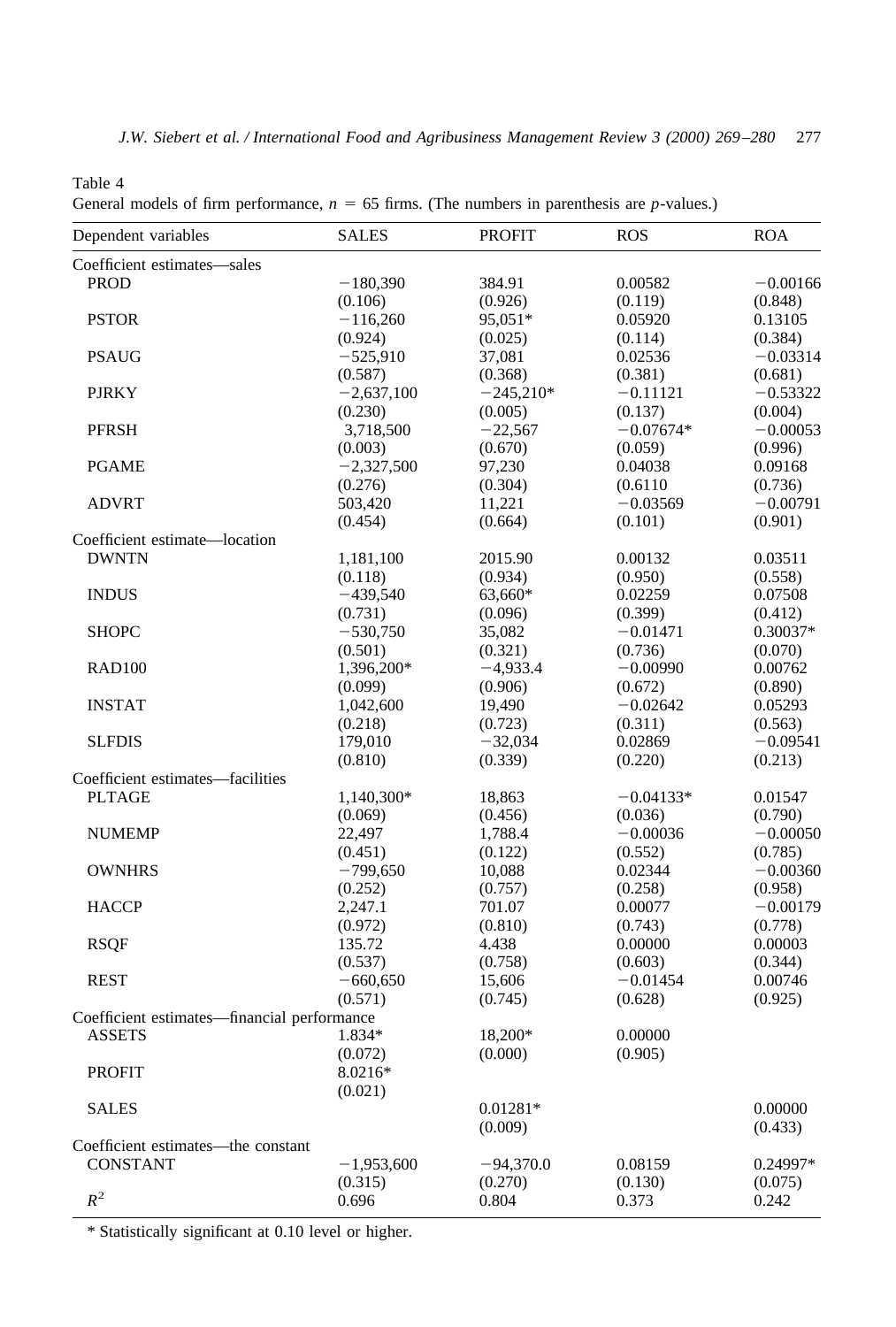fresh meats in their sales mix. However, other than this, there appear to be no actionable findings of value to firm management.

The second column of Table 4 shows that, at the 0.10 level of significance, the dependent variable PROFIT is positively associated with INDUS, ASSETS, and SALES, while being negatively associated with PJRKY. The positive association between INDUS and PROFIT might be explained by several different factors. First, industrial parks usually have excellent infrastructure amenities such as sewer, water, highway access, and more. Furthermore, successful firms would be expected to have the resources needed to move to an industrial park. Finally, older plants with less efficient configurations would be unlikely to have an industrial park location simply by virtue of their age.

The negative association between PJRKY and PROFIT in Table 4 is interesting. Our discussions with manufacturers revealed jerky production to be a time consuming, low yield (i.e., low moisture) manufacturing process. To succeed with this product line, the manufacturer must have specialized equipment, high output, and high pricing.

The findings pertaining to ASSETS and SALES are relatively mundane in that they are obvious on their face. That is to say, one would expect a large asset base and also a large sales level to be associated with high firm profits.

Only the variable ASSETS is significant in both the SALES and PROFIT regressions. Thus, if one wanted to advise a small processed meat manufacturer regarding how to boost both sales and profits, one is likely safe in saying that a large asset base will be needed. However, this is far different, and less important, than advising a small manufacturer about how to gain profits efficiently. In an effort to answer this crucial question, we turn to the last two equations estimated in Table 4 and to hypotheses  $H_1$  through  $H_9$ .

#### *4.2. Hypothesis test results*

Hypotheses  $H_1$  through  $H_5$  were derived from examining patterns in the ROS quartile analysis of Table 2. First consider  $H<sub>1</sub>$  (ROS is positively associated with independent variable PROD),  $H_2$  (ROS is positively associated with independent variable PSTOR), and  $H_3$  (ROS is negatively associated with independent variable PFRSH). As shown in column 3 of Table 4, with *p*-values of 0.119, 0.114, and 0.059, respectively, only the first two of these three hypotheses can all be rejected at the 0.10 level of significance. Because of higher *p*-values, we also reject  $H_4$  and  $H_5$ .

Next consider certain results in the ROS regression that were not apparent from the quartile analysis of Table 2. In column 3 of Table 4, the estimated coefficient on PLTAGE is significantly different from zero, with a high level of confidence  $(p$ -value  $= 0.036$ ). This result indicates a negative relationship between plant age and ROS. In other words, older plants are associated with lower profit margins.

Hypotheses  $H_6$  through  $H_9$  were derived from examining patterns in the ROA quartile analysis of Table 3. As shown in column 4 of Table 4,  $H<sub>6</sub>$  (ROA is negatively associated with independent variable INDUS) is rejected at the 0.10 level of significance. However, we fail to reject  $H_7$  (ROA is positively associated with independent variable SHOPC) at the 0.10 level of significance. Thus, we conclude that industrial park locations are not negatively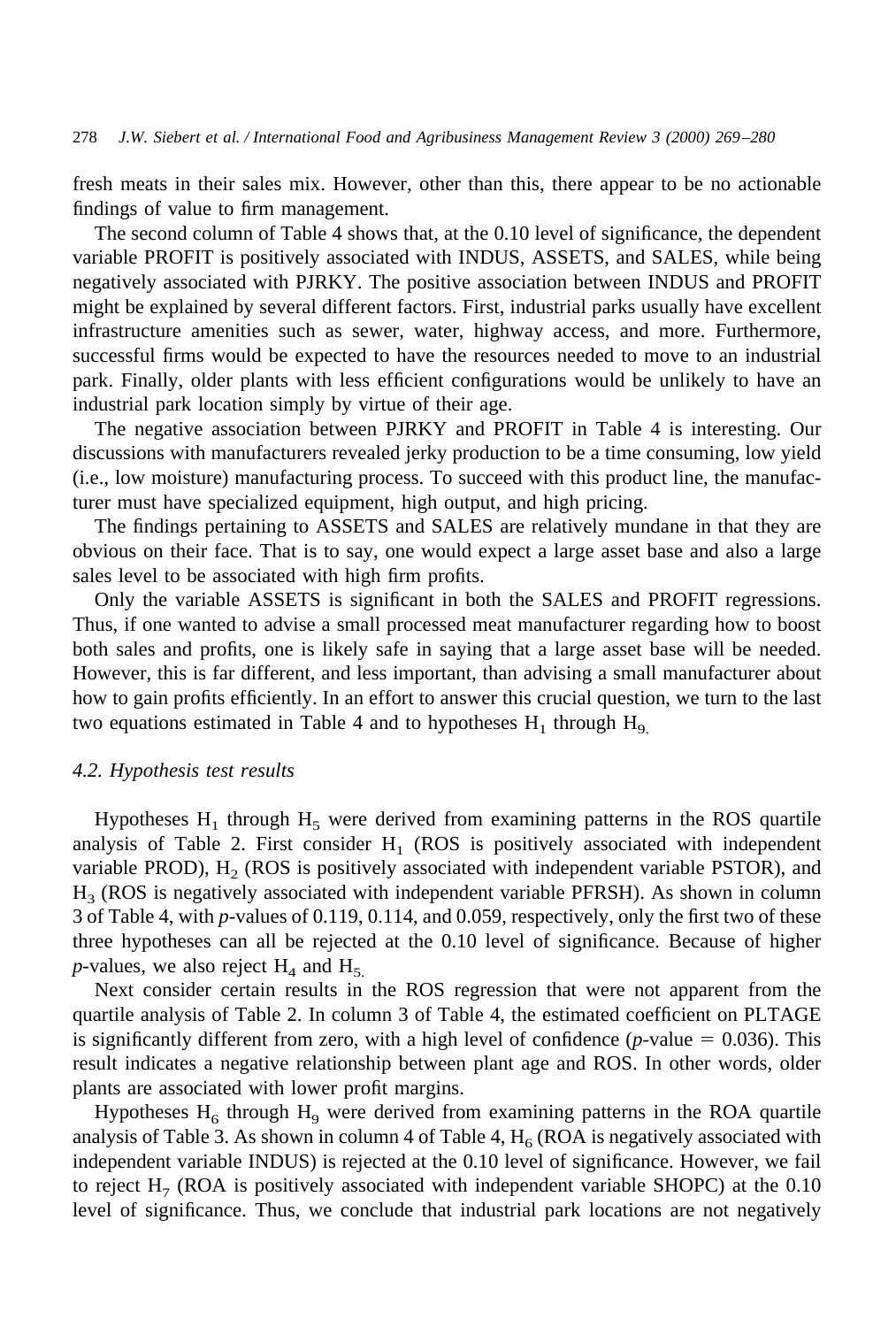associated with return on assets, whereas shopping center locations are positively associated with return on assets.  $H_8$  and  $H_9$  are rejected at the 0.10 level.

Next consider a result in the ROA regression that was not apparent from the quartile analysis of Table 3. Column 4 of Table 4 shows that the estimated coefficient on PJRKY is significantly different from zero, with a high level of confidence ( $p$ -value = 0.004). This finding indicates a negative relationship between the percentage of jerky sales and ROA. As seen above, this result again shows that traditional quartile pattern analysis can miss the presence of statistically significant relationships.

#### *4.3. Implications*

When evaluating small meat processor financial performance using the common accounting measures ROS and ROA, one can conclude as follows. First, number of products (PROD) and in-store sales (PSTOR) are positively associated with ROS. Second, the percentage of sales as fresh meat (PFRSH) is negatively associated with ROS. Third, the PJRKY is negatively associated with ROA, whereas a shopping center location is positively associated with ROA.

Given these findings, if one were to advise a small meat manufacturer about how to enhance ROA, one would be justified in making the following recommendations. First, do not make and sell jerky. This product is likely problematic because of a slow production process and low yield. Second, do consider locating in a shopping center. Our discussions with manufacturers reveal that shopping centers have close proximity to potential shoppers as well as ready availability of parking.

Our results also show that simple quartile pattern analysis may be useful for detecting meaningful variables associated with business management success. Quartile analysis, however, should be used with caution as it may overlook statistically significant variables (Type I Error) or it may detect patterns that are, in fact, statistically invalid (Type II Error).

## **5. Conclusions**

The broader implications of our findings for the food processing industry are as follows. First, simple financial ratio analysis may be misleading. Hypotheses one through six each tested benchmark-derived findings pertaining to ROS enhancement methods and all were rejected. Therefore, we can conclude that managers seeking top financial performance cannot simply look to other companies' performance and/or behavior as a guide. The quest for profit improvement may require a much more individualized solution than that which comes to light from simple comparisons. Second, product lines with high margins and low volume (e.g., jerky) may not positively influence profits nearly as much as lower margined, high volume products (e.g., fresh meats). In effect, volume does matter and all that glitters is not gold. Third, nonmonetary variables, such as location, can be powerful determinants of financial performance. However, special care and attention is needed when it comes to measuring such nonmonetary variables. In the case of this study, we found that few nonmonetary variables were statistically significant.